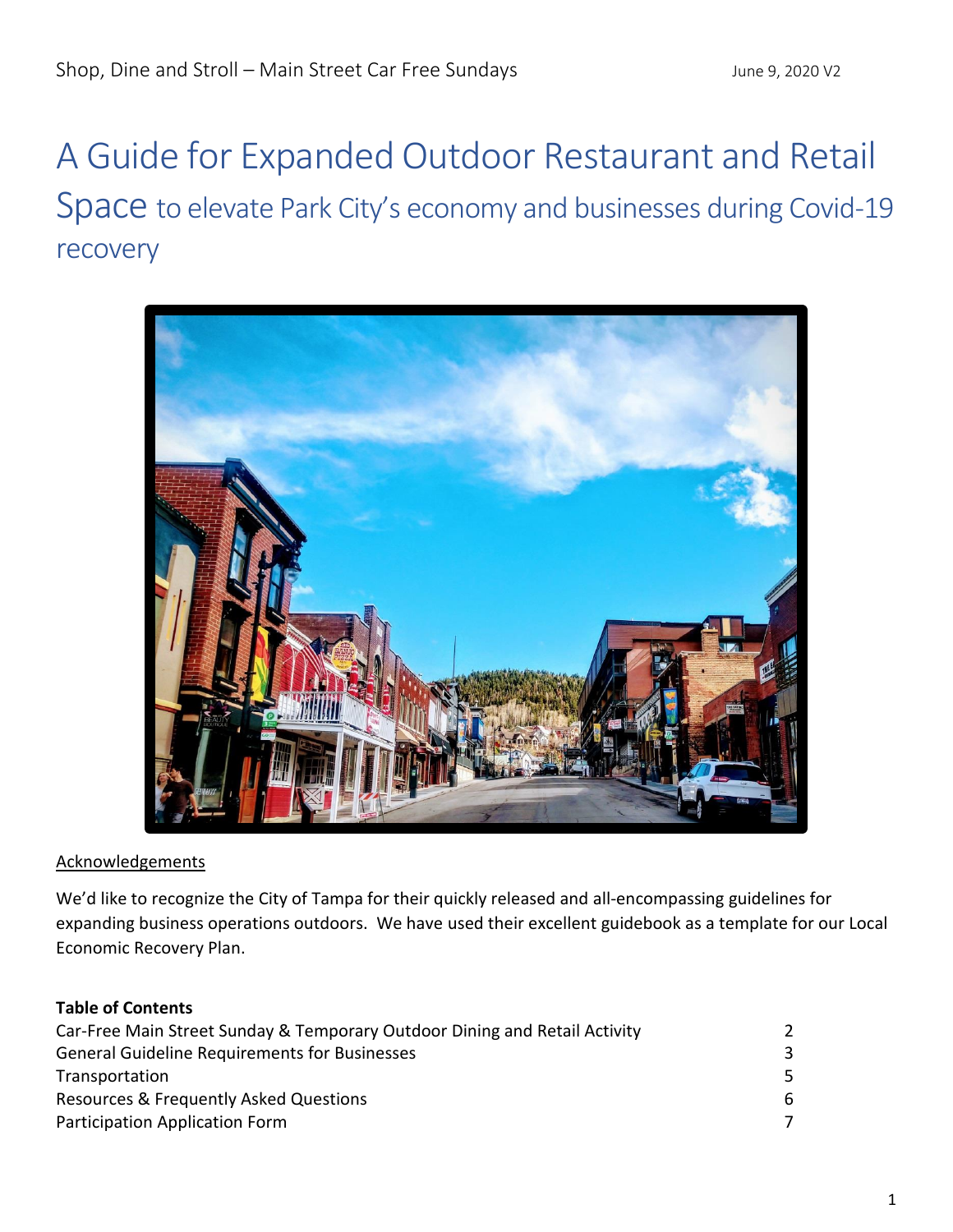## Park City Main Street Car Fee Sundays – Shop, Dine and Stroll

Through a City Special Event Permit, on Sundays from June 14, 2020 through September 6, 2020 from 11 a.m. to 10 p.m., Park City's Main Street will be car free to allow businesses to expand outdoors. Patrons will be able to support businesses in the additional outdoor space. Businesses that do not have a brick and mortar space within the Main Street Business District will not be permitted to participate.

We encourage businesses to get creative while preserving our small town character. Social distancing measures are paramount. We look forward to hearing your ideas. Please refer to the Participation Form and General Guidelines if you are interested in using a sidewalk or parklet to expand your business. To be eligible to participate, your business must be within the Main Street Business Improvement District, have a valid Park City Business license and you must complete a Participation Form.

## Temporary Outdoor Dining and Retail Activity in Public Rights-of-Way

Park City Municipal is allowing restaurants and retail businesses to expand into the public spaces adjacent to establishments on Main Street on Sundays from 11 a.m. to 10 p.m. Stores with Main Street frontage will be prioritized. This includes sidewalks and parklets. Businesses are authorized to move operations outdoors into an adjacent public space. If businesses use a privately owned space (not public property), they must have the private property owner's permission. Parking on Main Street will close on Sunday mornings at 10:30 a.m. and reopen by 10 p.m. on Sunday night.

## **Types of public spaces used for this purpose:**

#### *Sidewalks*

Main Street businesses are allowed to temporarily use sidewalks for additional restaurant seating, patron lounge, retail or light programming purposes.

## *Parklets*

Parklets are on-street parking spaces that are temporarily converted for other uses, such as expanded outdoor dining, patron lounges, retail or light programming purposes.

## *Other Public or Private Property within the Business Improvement District*

If you have identified another public property location where your business may want to operate outdoors and are part of the Main Street Business Improvement District, please contact Jenny Diersen at 435.640.5063.

Temporary barrier materials, such as those depicted below, are encouraged better define boundaries of extended business operations. Defined areas are only required for those serving alcohol. Safe pedestrian pathways, fire lanes and ADA requirements must be met at all times. For questions relating to barrier wall placement, please call the City Building Official's office at (435) 645-5100.

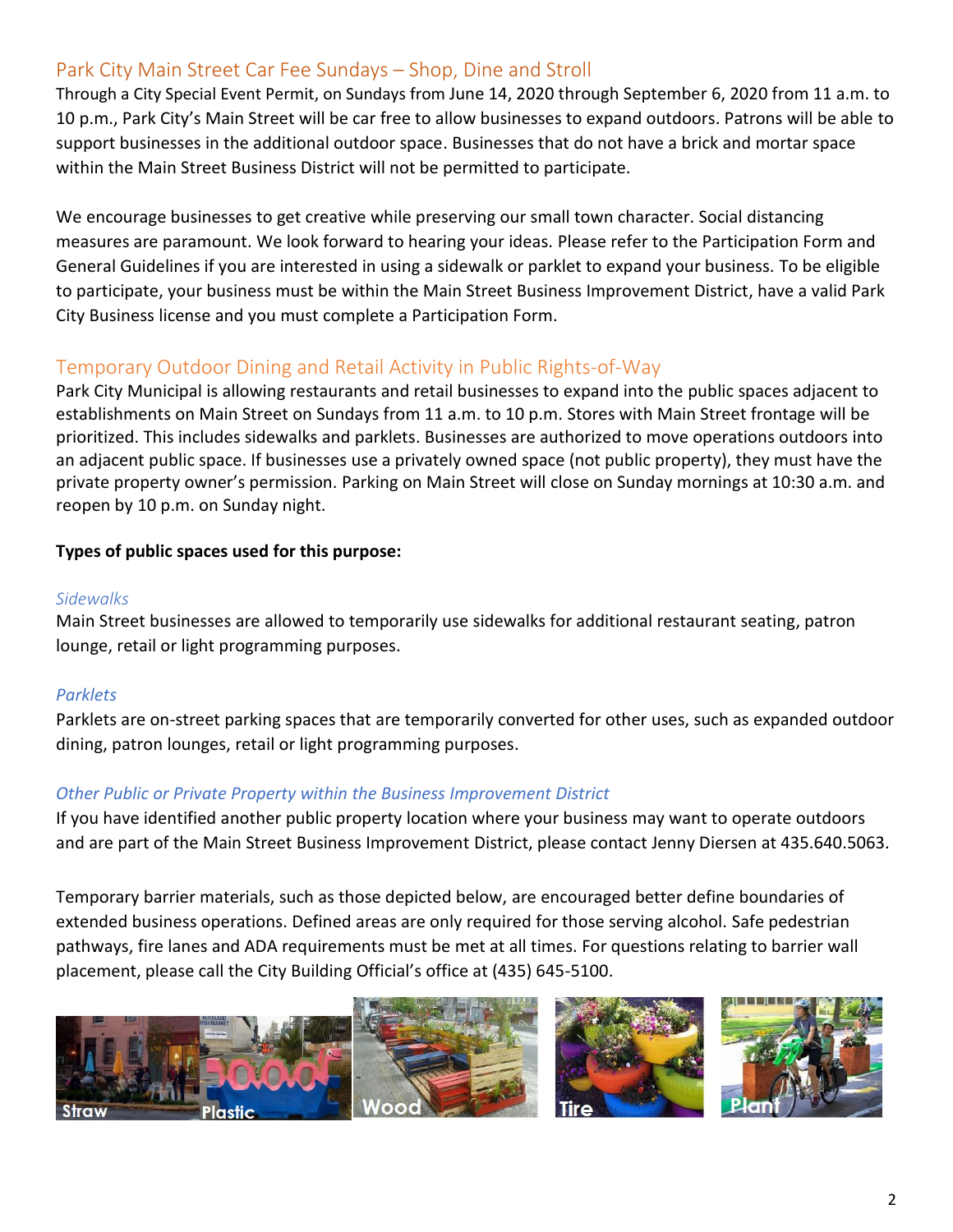#### **Aesthetics & Getting to Know Your Neighbor**

Outdoor seating and retail displays must maintain aesthetic compatibility with the surrounding area. Such items should also be temporary, so that in an event of an emergency, they can be easily and quickly removed. It is always a good idea to get know your neighbor and what they might be planning to look for ideas on how to collaborate.

#### **Safety & ADA Requirements**

Sidewalks and Public Rights of Way must maintain an adequate pedestrian flow of at least 44" from fire hydrants, crosswalks, public utility access and building entrances. A 15' Firelane must be maintained at all times.

#### **Sidewalk & Parklet Requirements**

Width shall not exceed the frontage of the business property without written permission from the adjacent property. Adjacent properties are strongly encouraged to coordinate. Only businesses that are serving alcohol are required to have defined barriers. A 44" pedestrian path should be maintained at all times. Each business is responsible for ensuring compliance with fire/emergency access and ADA requirements.

#### **Temporary Structures & Signage**

Temporary structure such as umbrellas, planters or temporary barriers are allowed, but shall not be permanently affixed to public property. Such items shall be properly weighted and cannot be more than 80 inches above the sidewalk. Space heaters are permitted as long as they are at least 2 feet away from any flammable materials. Tents are not allowed on Main Street. Outdoor cooking is not permitted. Coolers or other displays may be allowed, but have to be easily moved and follow health guidelines for distribution.

An example of additional signage should be included on the Participation Form. Can't participate or not open yet? Be a good neighbor and post signage of how patrons can support your business or when you will be back. This helps make business districts more vibrant.

## **Deliveries, Set Up & Break Down**

We want you to be able to get your products to your business. Deliveries will be allowed on Main Street until 10 a.m. After 10 a.m., we will help facilitate these on Swede Alley and Brew Pub Parking Lot. Remember, double parking frustrates customers and creates dangerous pedestrian situations. When in doubt, pull to the curb.

## **Construction & Weather Impacts**

City Hall is working to make business districts aware of construction impacts in business districts. If you have questions about construction impacts, please call City Building Official's office at (435) 645-5100.

In Park City, weather can quickly change. Park City Main Street Car Fee Sundays are to be held rain or shine. Too hot outside, encourage customers to come in and cool off inside. If it's raining (or snowing in July – hey it happens every few years), you can choose whether you stay inside or participate outdoors, as long as you have completed the Participation Form.

## **Trash, Recycling & Waste**

Park City has the most ambitious climate goals in North America. Please consider your impact on our environment. All businesses are responsible for their own trash, waste and recycling. The City will continue to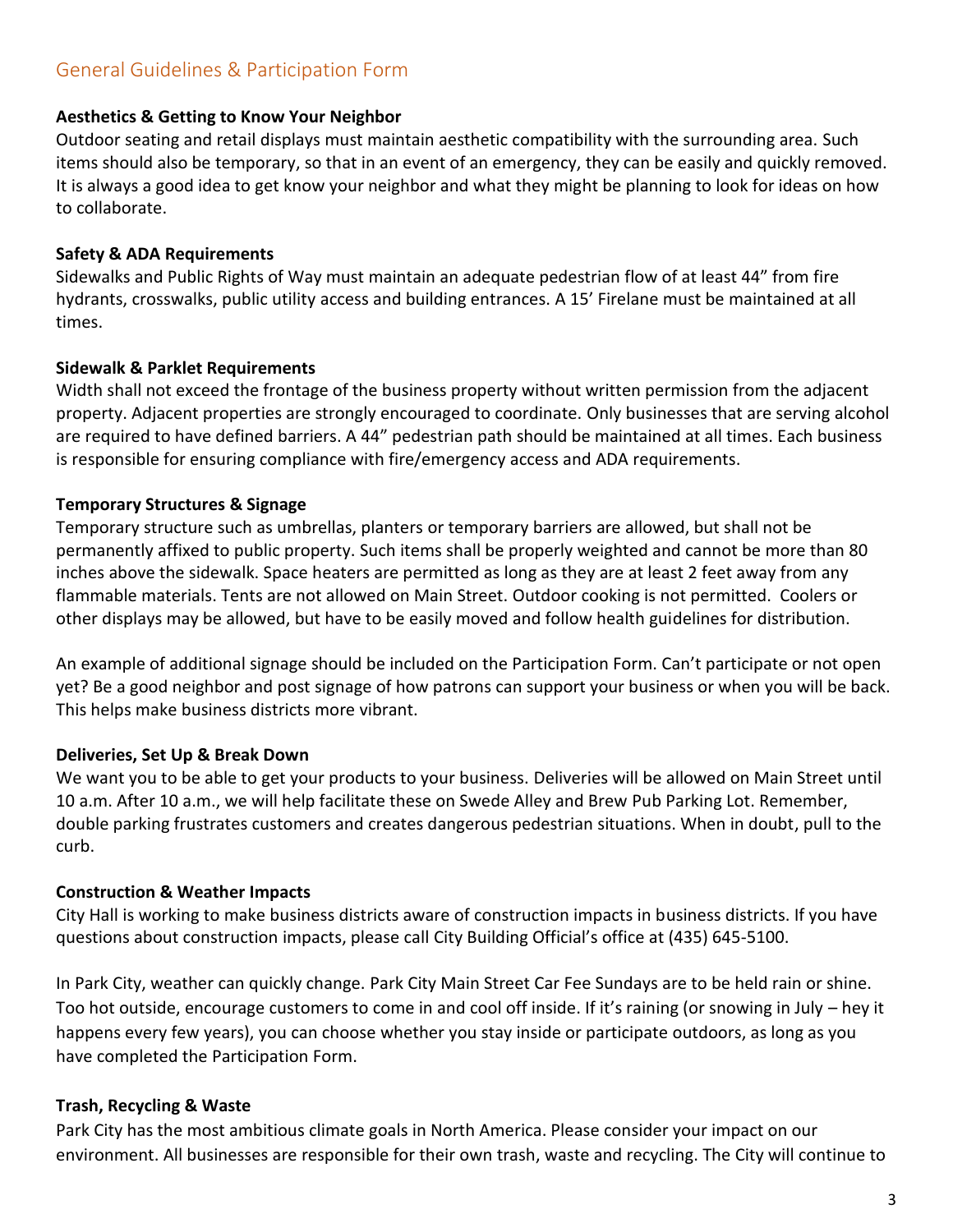maintain facilities on public, City owned properties. See an issue? Please contact **buildingweb@parkcity.org**.

## **Socially Responsible Distancing & Cleaning Common Surfaces**

Individual businesses are responsible for complying with Summit County Health orders and regulations. These rules are likely to change during the program. Paramount to our safety and staying open is taking responsibility for socially distancing. This includes wearing face coverings, sanitizing hands and staying home if you don't feel well.

Businesses are responsible for sanitizing any temporary tables, chairs, seating areas or other outdoor surfaces. Businesses are also responsible for ensuring they follow proper business protocols. It shall be the responsibility of the business to activate the spaces described in this section with temporary materials such as tables and chairs, umbrellas, and visual/physical barrier materials as needed per site specific conditions. Maintenance (daily upkeep, litter cleanup, etc.) associated with business operations shall also be the responsibility of the business.

The City has stepped up additional cleaning measures to serve our community. This includes: Common city owned surfaces like handrails, waste receptacles and benches are wiped down every 30 minutes. Public restrooms at the Old Town Transit Center and Miner's Park on Main Street are staffed with a restroom attendant Friday to Sunday from noon to 8 p.m. Monday to Thursday, these restrooms are cleaned 3x per day More than 50 hand sanitizing stations have been placed around Main Street and Park City. Look for these around public parks, common areas and on light poles.

## **Alcoholic Beverages Only Where Expressly Permitted**

Individual businesses are responsible for adding any temporary space to their premises for purposes of DABC licensing. Currently, only restaurants with approved Dining Decks leases and proper DABC permits may serve alcohol outdoors. All restaurants shall be responsible for following DABC rules and regulations.

**Any business the Main Street Business Improvement District interested in participating in this program must show complete a Participation Form that includes a Park City Business License Number, which must be submitted to [jenny.diersen@parkcity.org](mailto:jenny.diersen@parkcity.org) for review no later than the Tuesday each week for participation by the following weekend. City staff will respond with approval or concerns by Friday morning if there are concerns to be addressed. As long as plans remain the same, businesses do not need to reapply each week. Due to timelines, the first week of the program, we will accept participation forms until noon on Thursday, June 11.**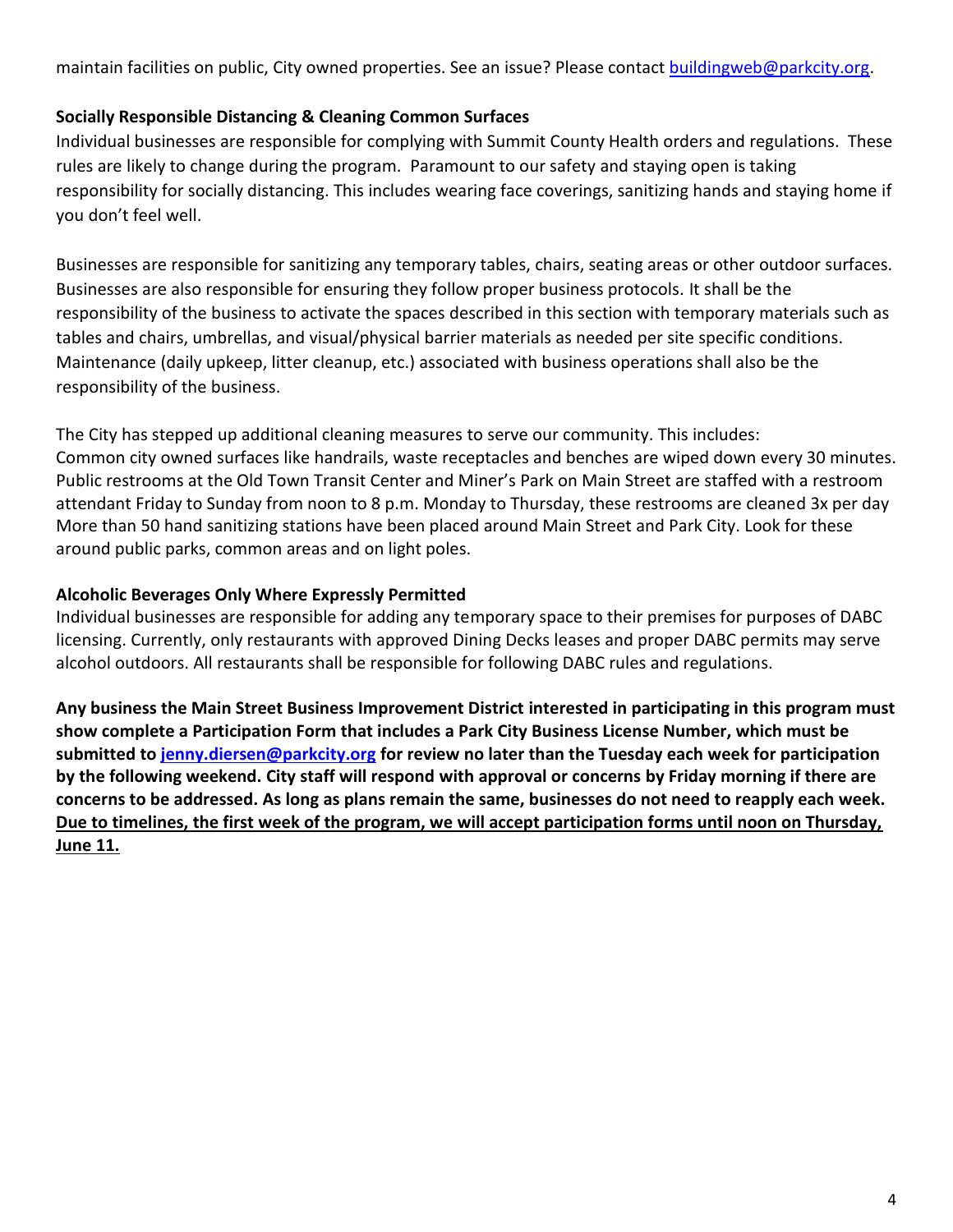## **Transportation**

**Park City has aggressive transportation goals to reduce use of single occupant cars. It's important to know how to get around. We need our community, businesses and visitors to all lead by example.**

## **Free Transit**

Free Park City Transit is available throughout Summit County. Check out *transit schedule* and all the things transit is doing to maintain social distancing, while we do the driving for you!

## **Bike & Walk**

Many businesses are within just feet of more than 100 miles of trails and are in close distance from neighborhoods and lodging properties. Look for e-bike stations, or ride your own to one of our [many bike](https://parkcity.maps.arcgis.com/home/webmap/viewer.html?webmap=e9a354e9730d4a44a3527c96ad9c8cfd)  [racks \(](https://parkcity.maps.arcgis.com/home/webmap/viewer.html?webmap=e9a354e9730d4a44a3527c96ad9c8cfd)remember to bring your lock!).

## **Staff & Employee Parking**

All employees should be strongly encouraged not to park in residential areas. They should also be encouraged to carpool and park in areas further away from businesses. This leaves parking in front of businesses for the customer. For example, in the Main Street area, employees should park in China Bridge, to leave parking on Swede Alley and Main Street available to customers. Furthermore, instead of cutting through residential areas to get to work, use main roads that enter the commercial districts. Rates can vary depending on seasonality or events, however, at the time of this publication, all Public Parking is free. Time limits and parking in residential areas will be enforced.

## **Customer Parking**

Customers are welcome to park in various public and private parking areas, which in some cases may include on street parking. Rates can vary depending on seasonality or events, however, at the time of this publication, all Public Parking is free. Time limits and those parking in residential areas will be enforced. Additional ADA spaces are also available and clearly marked areas during Main Street Car Free Sundays.

## **Residential Areas**

Many business districts are close to residential areas. At all costs, please avoid cutting through residential areas and take main roadways when driving to and from business districts. Prioritize parking in public parking and private parking garages, before you consider parking in on street parking in front of a residential area. Those parking in residential areas without proper permitting will be enforced. Being a good neighbor, whether you are a local, business or visitor is incredibly important… and it's just a simple act of respect.

## **Drop and Load & Curbside Pick Up**

The City will continue to designate curbspace to Drop and Load and Curbside Pick Up. This will help facilitate business for those customers who are at risk and still want to support local businesses. The driver must pull to the curb and stay in their vehicle. Remember, turn your key and be idle free.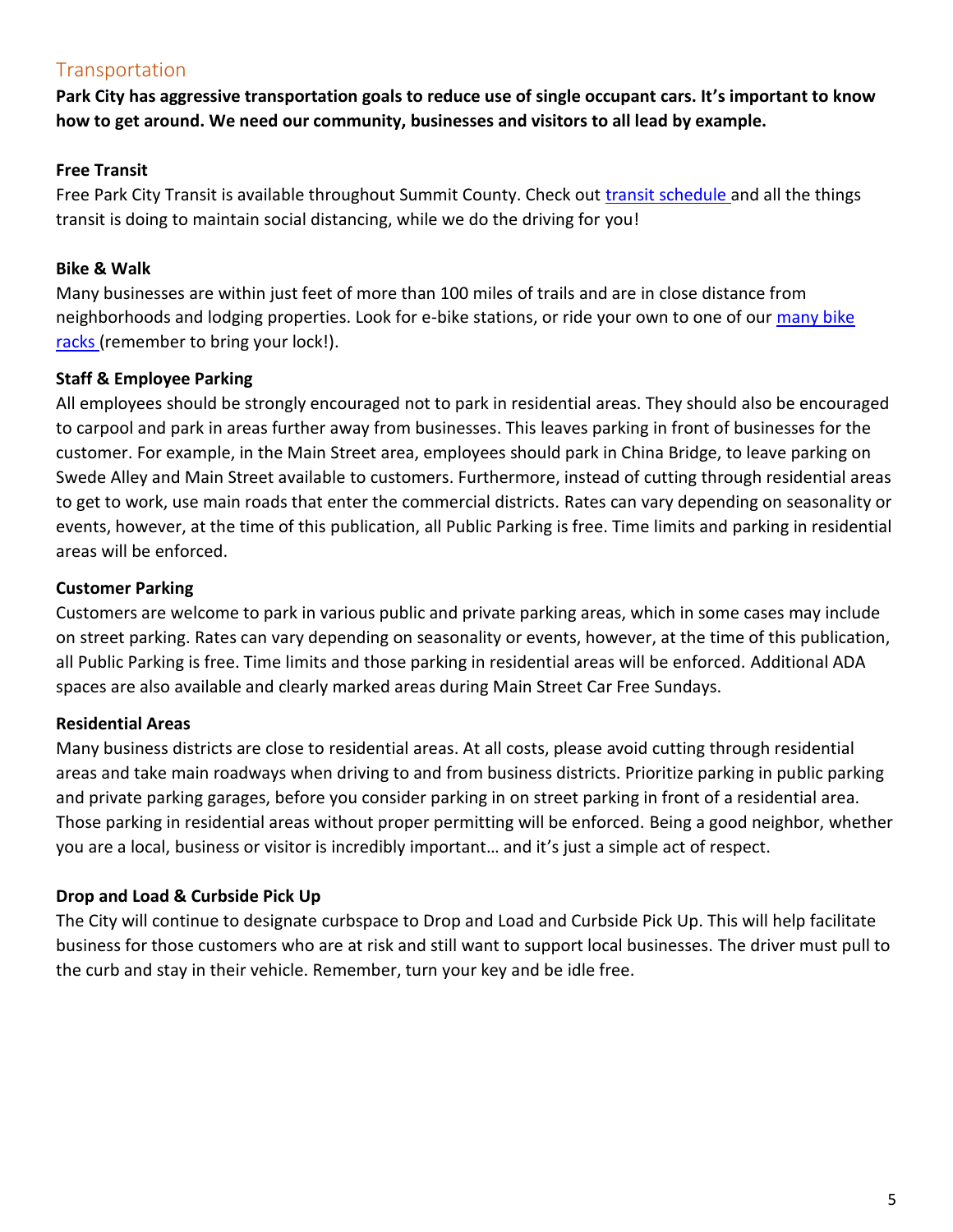## Resources & Frequently Asked Questions

## Resources

Below is a list of helpful resources for your business. Have other helpful resources we should be sharing or have a business story you want to share? Email [lynn.ware-peek@parkcity.org](mailto:lynn.ware-peek@parkcity.org)

Utah Leads State Recovery Guidelines <https://coronavirus.utah.gov/>

Summit County [www.summitcounty.org](http://www.summitcounty.org/)

Summit County Health Department [www.summitcountyhealth.org](http://www.summitcountyhealth.org/)

## **Park City Municipal & Office of Economic Development**

[www.parkcity.org](http://www.parkcity.org/) Jonathan Weidenhamer, Economic Development Manager [jweidenhamer@parkcity.org](mailto:jweidenhamer@parkcity.org) Jenny Diersen, Special Events & Economic Development Program Manager [jenny.diersen@parkcity.org](mailto:jenny.diersen@parkcity.org)

## **Personal Protective Equipment Availability**

If your business is looking for PPE, the City, County and Chamber partnered to provide items at cost while supplies last. This includes Hand sanitizer from local business Alpine Distilling (\$36/gallon), Disposable Masks (\$57/50 pack), Vinyl Gloves (\$8.73/100 pack) and Thermometers (\$75). If you are interested in this product, please contact [jenny.diersen@parkcity.org.](mailto:jenny.diersen@parkcity.org)

The Park City Chamber and Visitors Bureau created a list of PPE providers to establish own supply chains which you can find [here.](https://www.parkcity.org/Home/ShowDocument?id=67558)

## Frequent Questions

## **Do I need a permit or approval to add restaurant tables to the sidewalk in front of my business?**

You need to complete a Participation Form and follow the guidelines outlined in this document to participate.

#### **Do I need to get approval to take over a public parking space in front of my business?**

Yes. Please complete the Participation Form and follow guidelines as outlined in this document.

#### **What are the hours of operation allowed on sidewalks, parklets?**

The permitted business hours of operation for indoor portions of your business should remain consistent with your businesses typical hours of operations. If you are expanding operations outdoors, all temporary items must be clear of streets and sidewalks no later than 10 pm. Please be mindful of your neighbors and any additional noise that may be generated. All outdoor temporary structures must be removed each night for public safety and so that the City can perform street cleaning and maintenance.

## **What are the hours of the Main Street closure?**

Main Street will close at 11 a.m. to cars and reopen at 10 p.m. Heber Avenue will remain open to traffic. Parking on Heber Avenue will be for Drop and Load/Curbside pickup.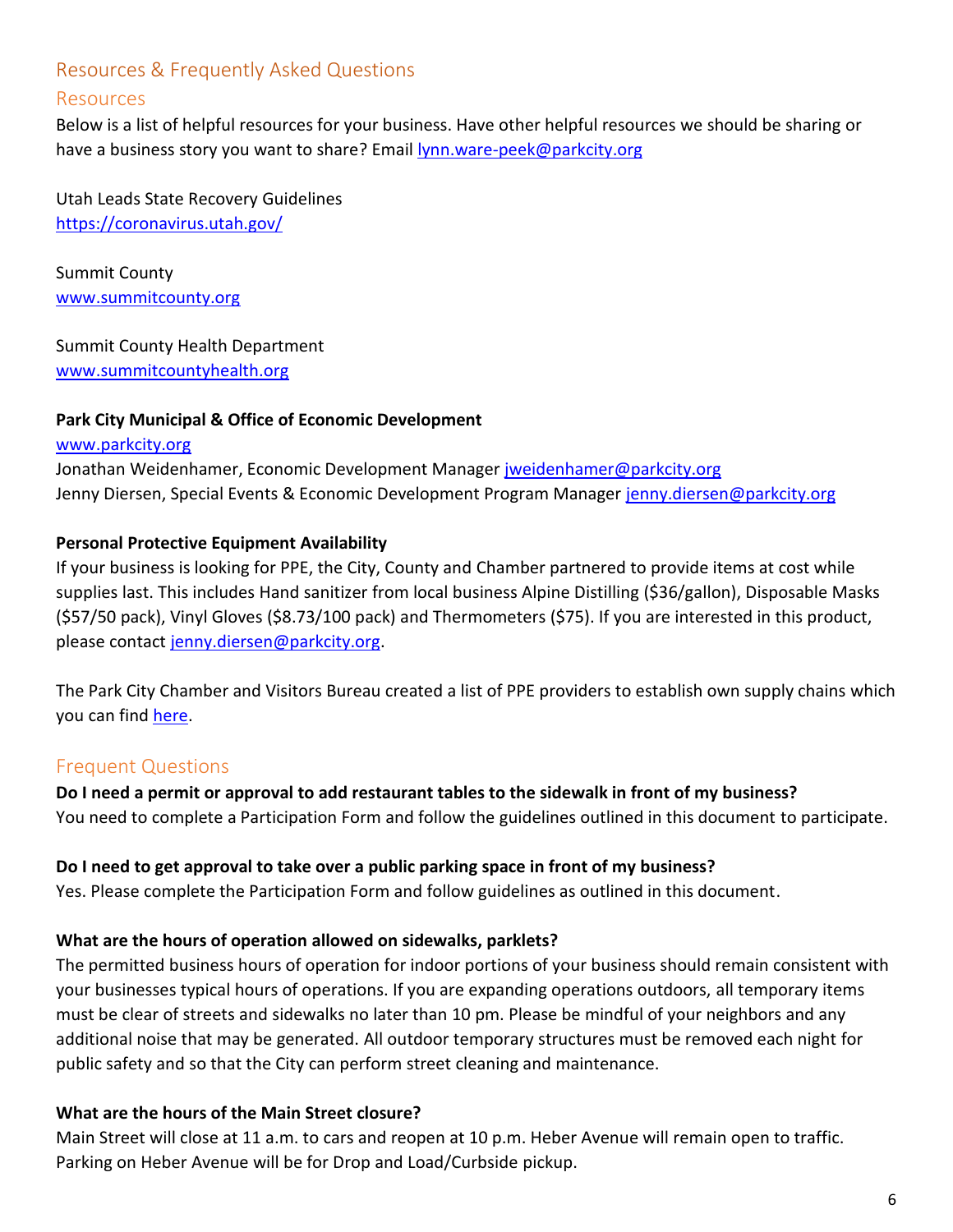## **Can vehicles park on Main Street before 11 a.m.?**

Yes, vehicles can park on Main Street until 10:30 a.m. If a car remains after that time, the City will work to find the owner. If the owner cannot be found, the car will be relocated (customer required to pay relocation fee).

## **Can a restaurant serve alcohol on the sidewalk and street?**

No, current regulations prohibit this. The HPCA and Restaurant Association are working with the State to pass temporary regulations allowing this due to COVID-19.

## **How will curbside pick-up work on Sundays?**

The City has designated curbside pickup/ drop and load locations for Sundays. At these locations, the driver shall remain in the car and business should come to the car to drop off preordered merchandise or purchased food. Please remember to be idle free and please pull to curb as to not block traffic. Locations include: Heber Avenue, 9<sup>th</sup> Street Turnaround, Brew Pub Parking Lot (north, closest section to Brew Pub restaurant), Bob Wells (south section closest to parking deck) and Swede Alley parallel spaces behind Post Office.

## **Do I need to begin operations on Sunday, June 14 to be able to participate?**

No, businesses can determine week by week if they would like to operate either on the sidewalk or street each Sunday.

## **Can I allow another business from outside the BID to utilize my sidewalk or space on Main Street?**

Only businesses with licenses in the BID can utilize outdoor areas. No additional vendors are permitted. We want businesses to get creative, but businesses should 'stay in their lane' of business.

## **Can I allow a musician or artist to occupy my sidewalk or space on Main Street?**

Yes. These uses can receive tips or be compensated by the merchant allowing the use of space. Music must remain within the noise allowance (65 decibels). Acoustic music is strongly preferred. If you plan to have these types of activations, please include this on your participation form.

## **Can I use a 10 x 10 tent on Sundays?**

Umbrellas are encouraged. Tents are not allowed. Umbrellas need to be properly weighted.

## **How big is the parklet? Can I extend past the parklet?**

Each parklet is about 10 feet wide. Please do not extend your business past this, as the 'center' of the street is used as an emergency access lane and pedestrian walking area.

## **Are bikes or skateboards allowed on the street?**

Yes. We do ask that bikers and skate boarders slow their roll. Look for bike racks scattered around Main Street to lock up your bike (remember your bike lock).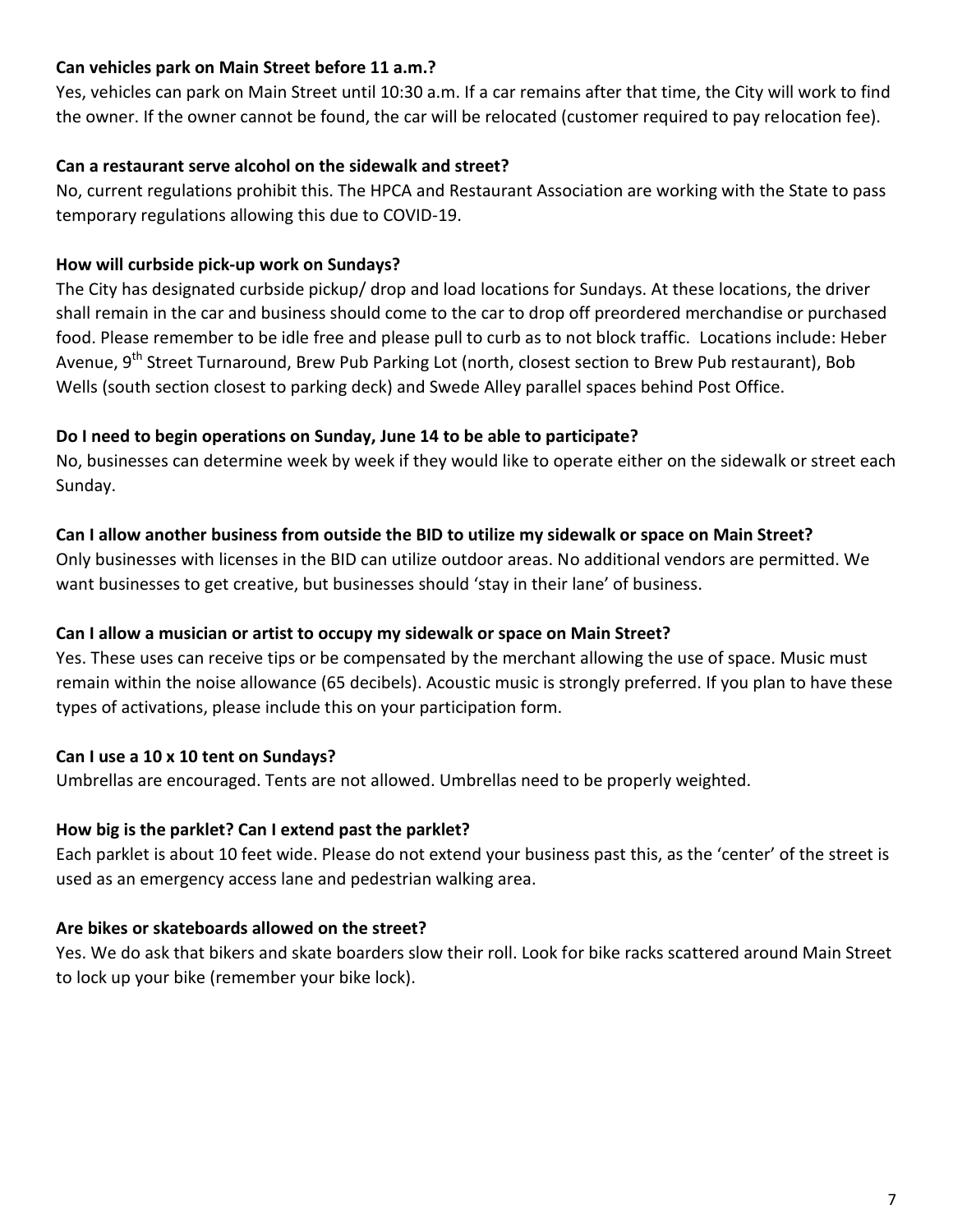

## Park City Municipal Corporation Participation Application Form Main Street Car Free Sundays

**Any business in the Park City Main Street Business District interested in participating in this program must complete a Participation Form and include business license number and submit to [jenny.diersen@parkcity.org](mailto:jenny.diersen@parkcity.org) for review no later than the Tuesday each week for participation by the following weekend. City staff will approve participation or respond with concerns to be addressed by Friday evening. As long as plans remain the same, businesses do not need to reapply each week. Approval of participation is subject to the business's agreement to all terms and conditions of approval of the Special Event approval, the Guidelines and Regulations outlined in this document, and the provisions below.**

**Business ("Applicant") Name:**

**Park City Business License Number:**

**Business Address/Location:**

**Business Owner Name:** 

**Business Owner Contact Phone:**

**Business Owner Contact Email:**

**Name of Primary Contact for Day of Operations (if different than above):** 

**Primary Contact Phone Day of Operations:**

**Primary Contact Email Day of Operations:**

**What is your primary purpose of expanding your business?**

Expanding Restaurant Seating Customer Lounge Expanding Retail Space – Sidewalk Sales etc… Other Please Specify:

**Do you anticipate having any temporary structures outside? If so, describe and attach a site plan illustrating all temporary structures and locations. If you have questions, reach out to Jenny Diersen.**

**Do you anticipate having temporary signage? If so, include signs in the site plan or add separate attachment. Signs must be removed no later than 10 p.m. each Sunday. If you have questions, please reach out to Jenny Diersen.**